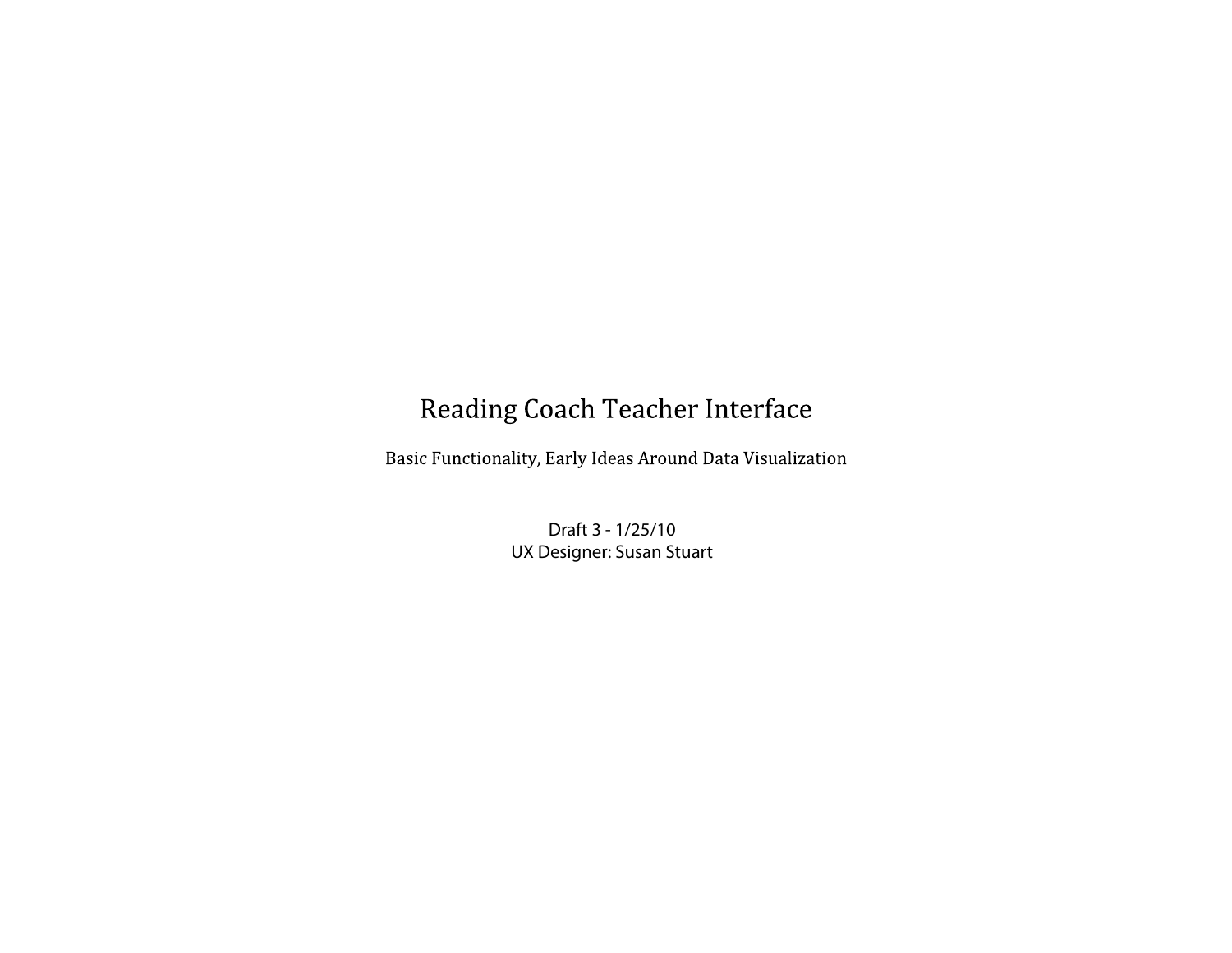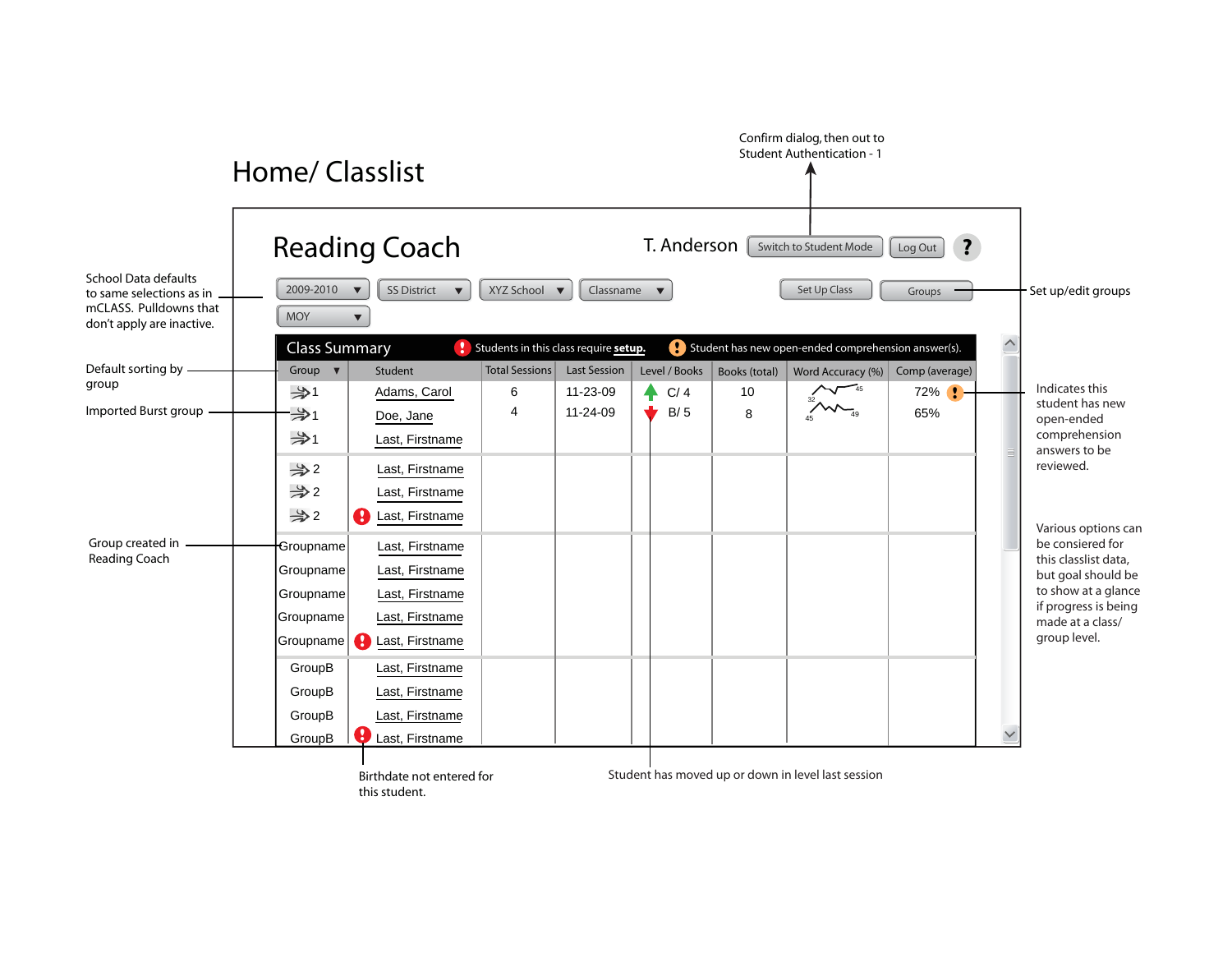

A nickname field is provided in the case of a student who does not go by his/ her given name. Another option is to just let teacher edit Student Name field (though perhaps teacher would want to keep given name).

Surfaces confirmation dialog and removes student from Reading Coach.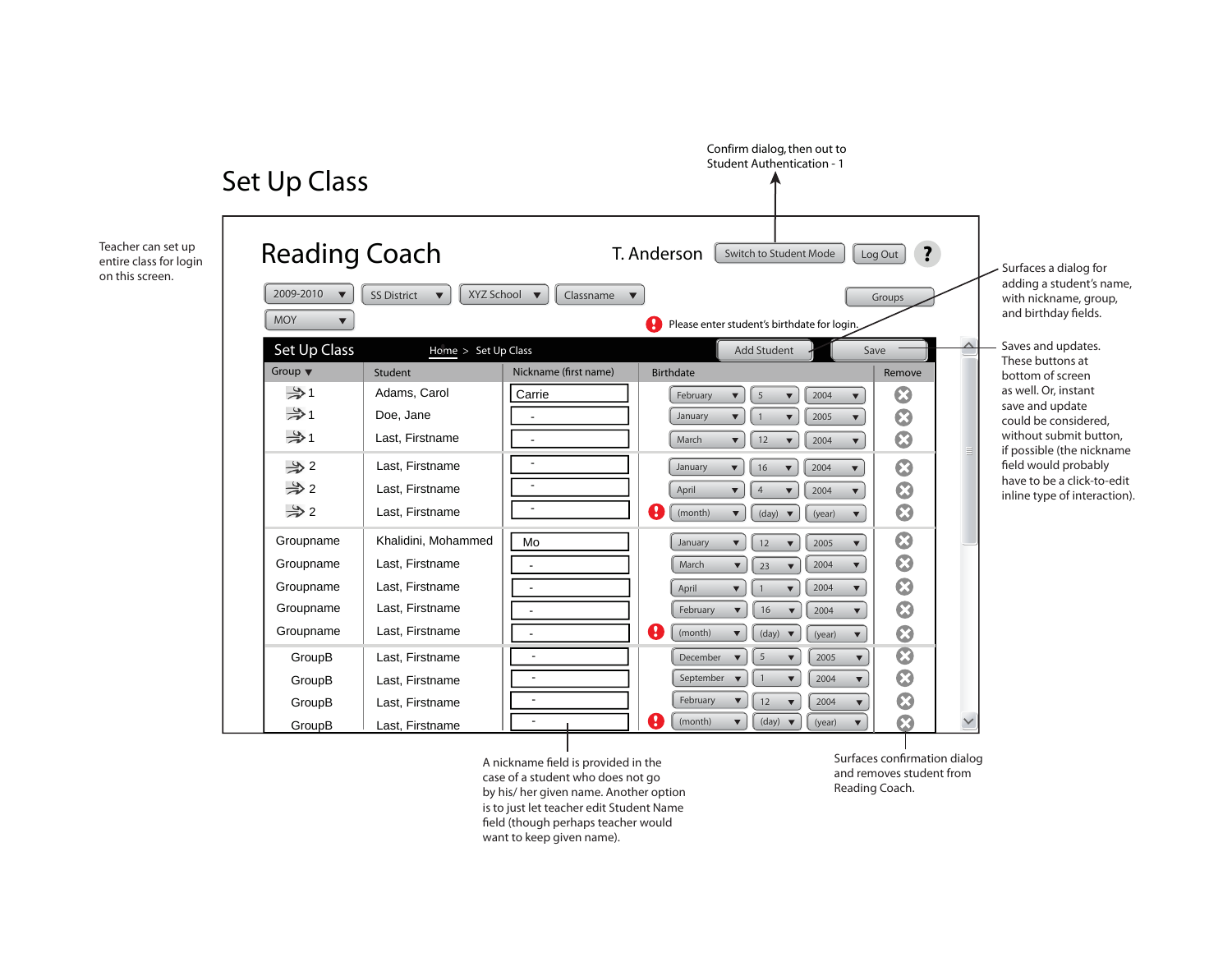